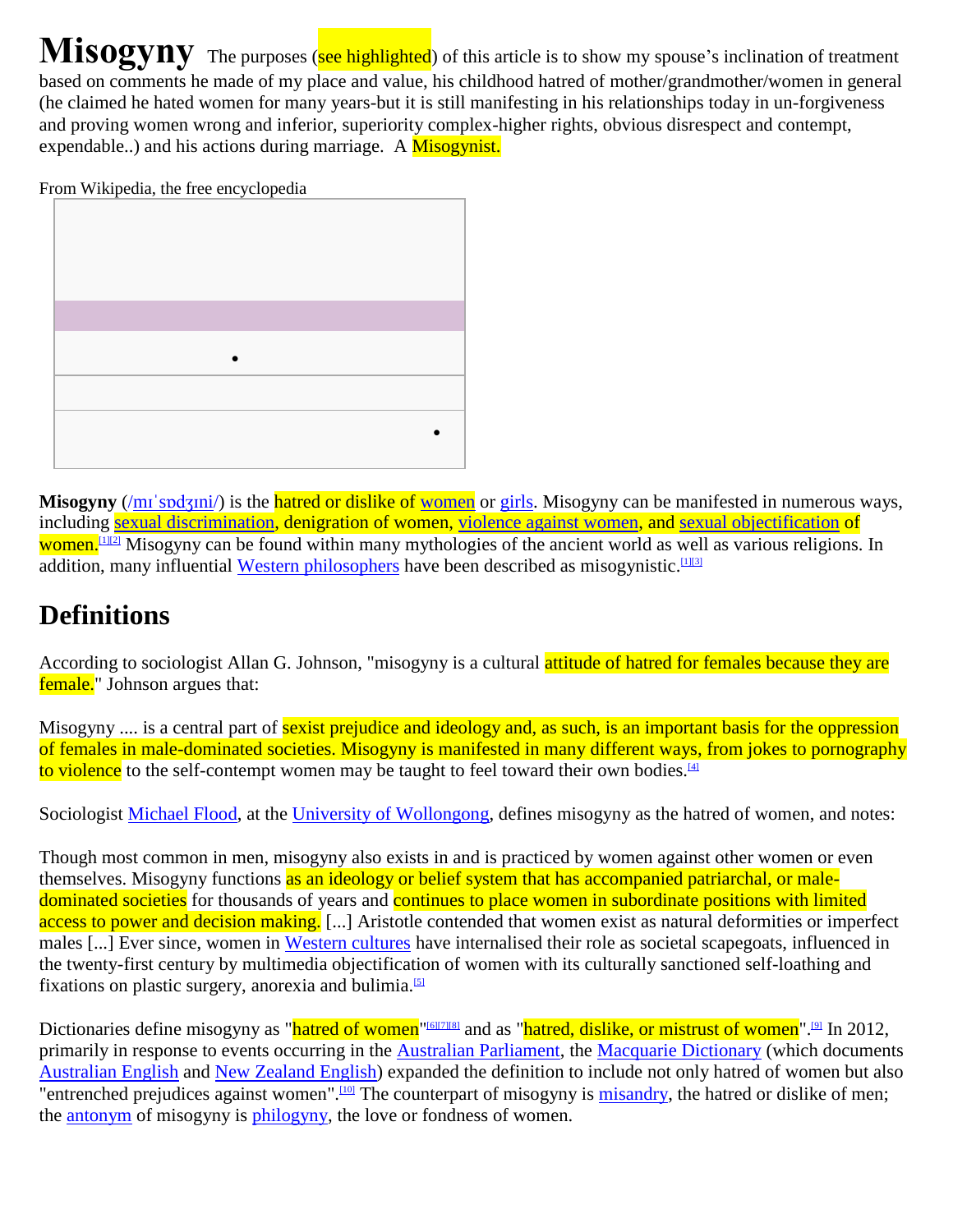# **Classical Greece**

#### [Euripides](http://en.wikipedia.org/wiki/Euripides)

In his book *City of Sokrates: An Introduction to Classical Athens*, J.W. Roberts argues that older than tragedy and comedy was a misogynistic tradition in Greek literature, reaching back at least as far as **Hesiod**.<sup>[\[11\]](http://en.wikipedia.org/wiki/Misogyny#cite_note-11)</sup>

*Misogyny* comes into English from the ancient Greek word *misogunia* (μισογυνία), which survives in two passages.<sup>[\[12\]](http://en.wikipedia.org/wiki/Misogyny#cite_note-Liddell-12)</sup>

The earlier, longer, and more complete passage comes from a moral tract known as *On Marriage* (*c*. 150 BC) by the [stoic](http://en.wikipedia.org/wiki/Stoicism) philosopher **Antipater of Tarsus.**<sup>[\[13\]\[14\]](http://en.wikipedia.org/wiki/Misogyny#cite_note-13)</sup> Antipater argues that marriage is the foundation of the state, and considers it to be based on divine [\(polytheistic\)](http://en.wikipedia.org/wiki/Polytheism) decree. Antipater uses *misogunia* to describe [Euripides'](http://en.wikipedia.org/wiki/Euripides) usual writing—*tēn misogunian en tō graphein* (τὴν μισογυνίαν ἐν τῷ γράφειν "the misogyny in the writing").<sup>[\[14\]](http://en.wikipedia.org/wiki/Misogyny#cite_note-Deming-14)</sup> However, he mentions this by way of contrast. He goes on to quote Euripides at some length, writing in praise of wives. Antipater does not tell us what it is about Euripides' writing that he believes is misogynistic, he simply expresses his belief that even a man thought to hate women (namely Euripides) praises wives, so concluding his argument for the importance of marriage. He says, "This thing is truly heroic." $[14]$ 

Euripides' reputation as a misogynist is also evidenced in another source; in *[Deipnosophistae](http://en.wikipedia.org/wiki/Deipnosophistae)* (*Banquet of the Learned*), [Athenaeus](http://en.wikipedia.org/wiki/Athenaeus) has one of the diners quoting [Hieronymus of Cardia,](http://en.wikipedia.org/wiki/Hieronymus_of_Cardia) who confirms that the view was widespread, while offering [Sophocles'](http://en.wikipedia.org/wiki/Sophocles) comment on the matter:

Euripides the poet, also, was much addicted to women: at all events Hieronymus in his Historical Commentaries speaks as follows,—"When some one told Sophocles that Euripides was a woman-hater, 'He may be,' said he, 'in his tragedies, but in his bed he is very fond of women. $\frac{155}{15}$ 

#### [—Athenaeus,](http://en.wikipedia.org/wiki/Athenaeus) *[The Deipnosophists,](http://en.wikipedia.org/wiki/The_Deipnosophists) Book 13*

Despite Euripides' reputation, Antipater is not the only writer to see appreciation of women in his writing. Katherine Henderson and Barbara McManus state that he "showed more empathy for women than any other ancient writer", citing "relatively modern critics" to support their claim.<sup>[\[16\]](http://en.wikipedia.org/wiki/Misogyny#cite_note-16)</sup>

The other surviving use of the original Greek word is by [Chrysippus,](http://en.wikipedia.org/wiki/Chrysippus) in a fragment from *On affections*, quoted by [Galen](http://en.wikipedia.org/wiki/Galen) in *[Hippocrates](http://en.wikipedia.org/wiki/Hippocrates)* on *Affections*.<sup>[\[17\]](http://en.wikipedia.org/wiki/Misogyny#cite_note-17)</sup> Here, *misogyny* is the first in a short list of three "disaffections"—women (*misogunian*), wine (*misoinian*, μισοινίαν) and humanity (*misanthrōpian*, μισανθρωπίαν). Chrysippus' point is more abstract than Antipater's, and Galen quotes the passage as an example of an opinion contrary to his own. What is clear, however, is that he groups hatred of women with hatred of humanity generally, and even hatred of wine. "It was the prevailing medical opinion of his day that wine strengthens body and soul alike."[\[18\]](http://en.wikipedia.org/wiki/Misogyny#cite_note-Tieleman-18) So Chrysippus, like his fellow stoic Antipater, views misogyny negatively, as a [disease;](http://en.wikipedia.org/wiki/Disease) a dislike of something that is good. It is this issue of conflicted or alternating emotions that was philosophically contentious to the ancient writers. Ricardo Salles suggests that the general stoic view was that "[a] man may not only alternate between philogyny and misogyny, philanthropy and misanthropy, but be prompted to each by the other.  $^{\prime\prime}$  [\[19\]](http://en.wikipedia.org/wiki/Misogyny#cite_note-19)

[Aristotle](http://en.wikipedia.org/wiki/Aristotle) has also been accused of being a misogynist; he has written that women were inferior to men. According to Cynthia Freeland (1994):

Aristotle says that the courage of a man lies in commanding, a woman's lies in obeying; that 'matter yearns for form, as the female for the male and the ugly for the beautiful'; that women have fewer teeth than men; that a female is an incomplete male or 'as it were, a deformity': which contributes only matter and not form to the generation of offspring; that in general 'a woman is perhaps an *inferior being'*; that female characters in a tragedy will be inappropriate if they are too brave or too clever[.]<sup>[\[20\]](http://en.wikipedia.org/wiki/Misogyny#cite_note-20)</sup>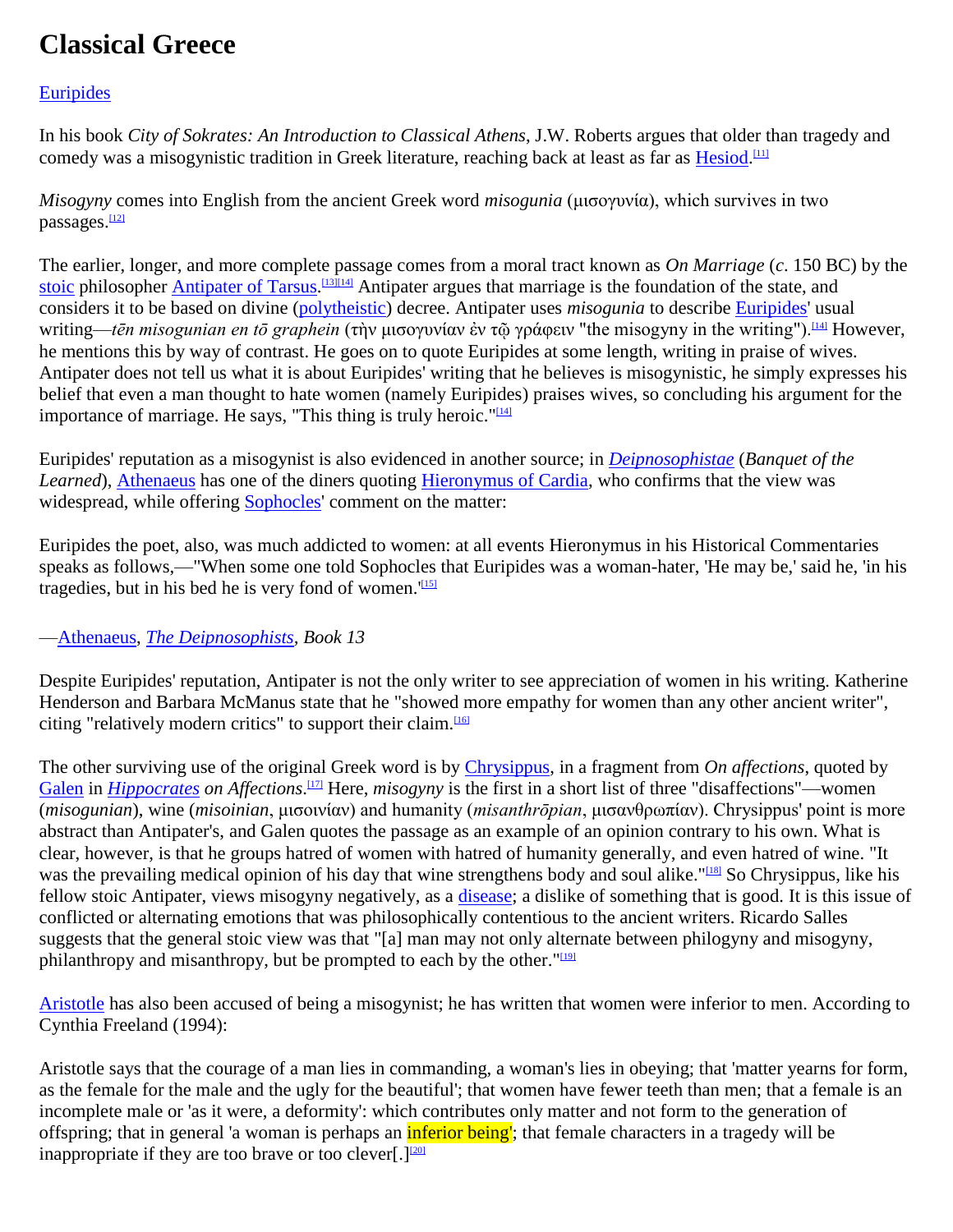In the *Routledge philosophy guidebook to Plato and the Republic*, Nickolas Pappas describes the "problem of misogyny" and states:

In the *Apology*, Socrates calls those who plead for their lives in court "no better than women" (35b)... The *Timaeus* warns men that if they live immorally they will be reincarnated as women (42b-c; cf. 75d-e). The *Republic* contains a number of comments in the same spirit (387e, 395d-e, 398e, 431b-c, 469d), evidence of nothing so much as of contempt toward women. Even Socrates' words for his bold new proposal about marriage... suggest that the women are to be "held in common" by men. He never says that the men might be held in common by the women... We also have to acknowledge Socrates' insistence that men surpass women at any task that both sexes attempt (455c, 456a), and his remark in Book 8 that one sign of democracy's moral failure is the sexual equality it promotes (563b).<sup>[\[21\]](http://en.wikipedia.org/wiki/Misogyny#cite_note-21)</sup>

*Misogynist* is also found in the Greek—*misogunēs* (μισογύνης)—in *Deipnosophistae* (above) and in [Plutarch's](http://en.wikipedia.org/wiki/Plutarch) *Parallel Lives*, where it is used as the title of [Heracles](http://en.wikipedia.org/wiki/Heracles) in the history of [Phocion.](http://en.wikipedia.org/wiki/Phocion) It was the title of a play by [Menander,](http://en.wikipedia.org/wiki/Menander) which we know of from book seven (concerning [Alexandria\)](http://en.wikipedia.org/wiki/Alexandria) of [Strabo's](http://en.wikipedia.org/wiki/Strabo) 17 volume *[Geography](http://en.wikipedia.org/wiki/Geographica)*,<sup>[\[12\]\[22\]](http://en.wikipedia.org/wiki/Misogyny#cite_note-Liddell-12)</sup> and quotations of Menander by [Clement of Alexandria](http://en.wikipedia.org/wiki/Clement_of_Alexandria) and [Stobaeus](http://en.wikipedia.org/wiki/Stobaeus) that relate to marriage.[\[23\]](http://en.wikipedia.org/wiki/Misogyny#cite_note-23) Menander also wrote a play called *Misoumenos* (Μισούμενος) or *The Man (She) Hated*. Another Greek play with a similar name, *Misogunos* (Μισόγυνος) or *Woman-hater*, is reported by [Marcus Tullius Cicero](http://en.wikipedia.org/wiki/Cicero) (in Latin) and attributed to the poet [Marcus Atilius.](http://en.wikipedia.org/wiki/Atilia_(gens)#Members_of_the_gens)<sup>[\[24\]](http://en.wikipedia.org/wiki/Misogyny#cite_note-24)</sup>

#### [Marcus Tullius Cicero](http://en.wikipedia.org/wiki/Cicero)

Cicero reports that Greek philosophers considered misogyny to be caused by [gynophobia,](http://en.wikipedia.org/wiki/Gynophobia) a fear of women.<sup>[\[25\]](http://en.wikipedia.org/wiki/Misogyny#cite_note-Cicero-25)</sup>

It is the same with other diseases; as the desire of glory, a passion for women, to which the Greeks give the name of *philogyneia*: and thus all other diseases and sicknesses are generated. But those feelings which are the contrary of these are supposed to have fear for their foundation, as a hatred of women, such as is displayed in the *Woman-hater* of Atilius; or the hatred of the whole human species, as Timon is reported to have done, whom they call the Misanthrope. Of the same kind is inhospitality. And all these diseases proceed from a certain dread of such things as they hate and avoid.<sup>[\[25\]](http://en.wikipedia.org/wiki/Misogyny#cite_note-Cicero-25)</sup>

—Cicero, *[Tusculanae Quaestiones,](http://en.wikipedia.org/wiki/Tusculanae_Quaestiones) 1st century BC.*

The more common form of this general word for woman hating is *misogunaios* (μισογύναιος).<sup>[\[12\]](http://en.wikipedia.org/wiki/Misogyny#cite_note-Liddell-12)</sup>

- There are also some persons easily sated with their connection with the same woman, being at once both mad for women and *women haters*. — [Philo,](http://en.wikipedia.org/wiki/Philo) *Of Special Laws*, 1st Century.[\[26\]](http://en.wikipedia.org/wiki/Misogyny#cite_note-26)
- Allied with Venus in honourable positions Saturn makes his subjects *haters of women*, lovers of antiquity, solitary, unpleasant to meet, unambitious, hating the beautiful, ... — [Ptolemy,](http://en.wikipedia.org/wiki/Ptolemy) "Quality of the Soul", *Tetrabiblos*, 2nd century.[\[27\]\[28\]](http://en.wikipedia.org/wiki/Misogyny#cite_note-27)
- I will prove to you that this wonderful teacher, this *woman-hater*, is not satisfied with ordinary enjoyments during the night. — [Alciphron,](http://en.wikipedia.org/wiki/Alciphron) "Thais to Euthydemus", 2nd century.<sup>[\[29\]](http://en.wikipedia.org/wiki/Misogyny#cite_note-29)</sup>

The word is also found in [Vettius Valens'](http://en.wikipedia.org/wiki/Vettius_Valens) *Anthology* and [Damascius'](http://en.wikipedia.org/wiki/Damascius) *Principles*. [\[30\]\[31\]](http://en.wikipedia.org/wiki/Misogyny#cite_note-30)

In summary, Greek literature considered misogyny to be a [disease—](http://en.wikipedia.org/wiki/Disease)an [anti-social](http://en.wikipedia.org/wiki/Anti-social_behaviour) condition—in that it ran contrary to their perceptions of the value of women as wives and of the family as the foundation of society. These points are widely noted in the secondary literature.<sup>[\[14\]](http://en.wikipedia.org/wiki/Misogyny#cite_note-Deming-14)</sup>

## **Religion**

*See also: [Feminist theology](http://en.wikipedia.org/wiki/Feminist_theology) and [Sex differences in religion](http://en.wikipedia.org/wiki/Sex_differences_in_religion)*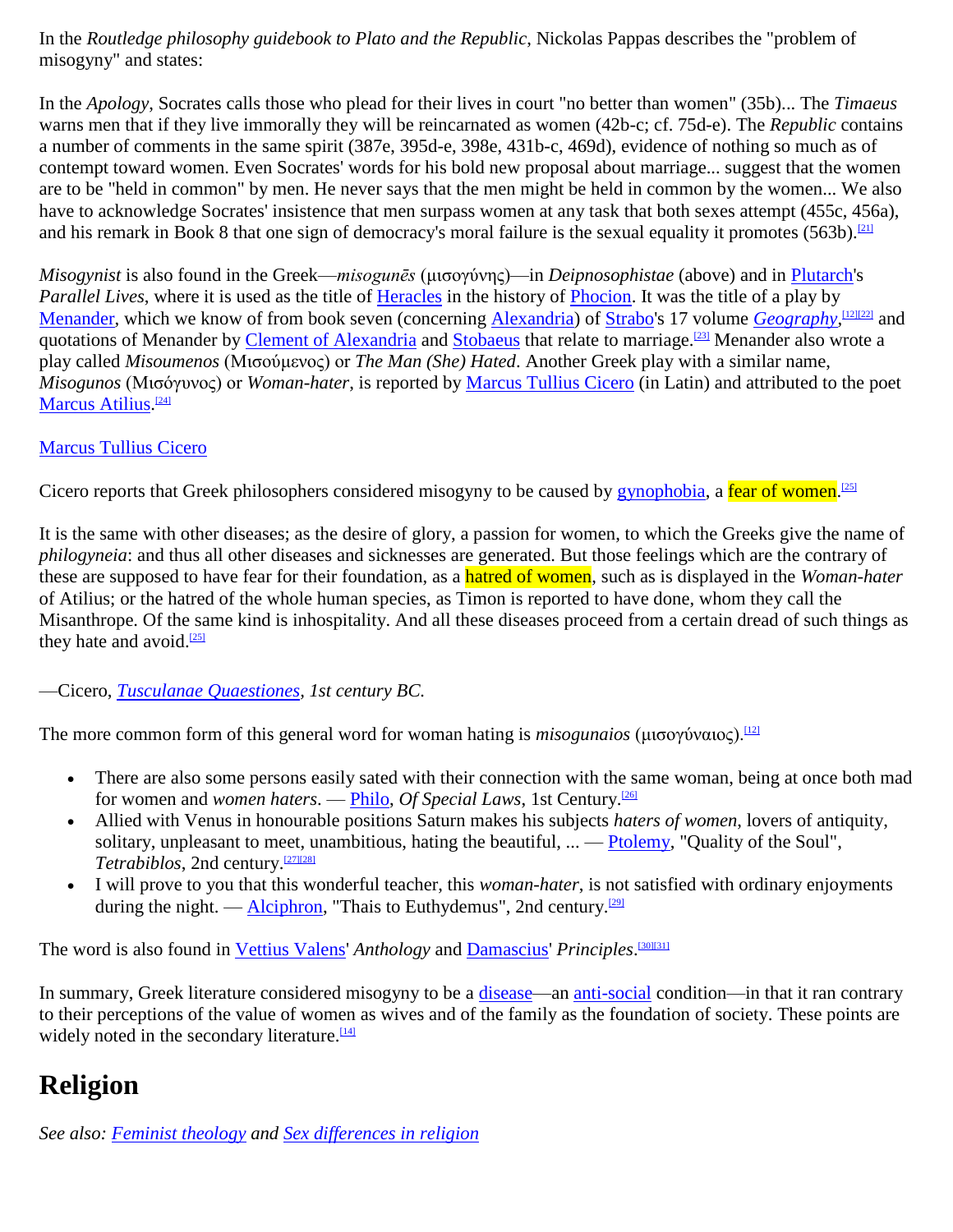### **Ancient Greek**

In *Misogyny: The World's Oldest Prejudice*, [Jack Holland](http://en.wikipedia.org/wiki/Jack_Holland_(writer)) claims that there is evidence of misogyny in the [mythology](http://en.wikipedia.org/wiki/Mythology) of the ancient world. In [Greek mythology](http://en.wikipedia.org/wiki/Greek_mythology) according to Hesiod, the human race had already experienced a peaceful, autonomous existence as a companion to the gods before the creation of women. When [Prometheus](http://en.wikipedia.org/wiki/Prometheus) decides to steal the secret of fire from the gods, [Zeus](http://en.wikipedia.org/wiki/Zeus) becomes infuriated and decides to punish humankind with an "evil thing for their delight". This "evil thing" is [Pandora,](http://en.wikipedia.org/wiki/Pandora) the first woman, who carried a jar (usually described incorrectly—as a box) which she was told to never open. [Epimetheus](http://en.wikipedia.org/wiki/Epimetheus_(mythology)) (the brother of Prometheus) is overwhelmed by her beauty, disregards Prometheus' warnings about her, and marries her. Pandora cannot resist peeking into the jar, and by opening it she unleashes into the world all evil; [labour,](http://en.wikipedia.org/wiki/Childbirth) [sickness,](http://en.wikipedia.org/wiki/Illness) [old age,](http://en.wikipedia.org/wiki/Old_age) and [death.](http://en.wikipedia.org/wiki/Death)<sup>[\[32\]](http://en.wikipedia.org/wiki/Misogyny#cite_note-32)</sup>

### **Buddhism**

#### *Main article: [Women in Buddhism](http://en.wikipedia.org/wiki/Women_in_Buddhism)*

In his book *The Power of Denial: Buddhism, Purity, and Gender*, professor Bernard Faure of [Columbia University](http://en.wikipedia.org/wiki/Columbia_University) argued generally that "Buddhism is paradoxically neither as sexist nor as egalitarian as is usually thought." He remarked, "Many feminist scholars have emphasized the misogynistic (or at least androcentric) nature of Buddhism" and stated that Buddhism morally exalts its male monks while the mothers and wives of the monks also have important roles. Additionally, he wrote:

While some scholars see Buddhism as part of a movement of emancipation, others see it as a source of oppression. Perhaps this is only a distinction between optimists and pessimists, if not between idealists and realists... As we begin to realize, the term "Buddhism" does not designate a monolithic entity, but covers a number of doctrines, ideologies, and practices--some of which seem to invite, tolerate, and even cultivate "otherness" on their margins.<sup>[\[33\]](http://en.wikipedia.org/wiki/Misogyny#cite_note-bernard-33)</sup>

#### **Judaism**

#### *Main article: [Women in Judaism](http://en.wikipedia.org/wiki/Women_in_Judaism)*

In *Misogyny: The World's Oldest Prejudice*, Jack Holland writes also of evidence of misogyny in the [Old Testament](http://en.wikipedia.org/wiki/Old_Testament) story of the *fall of man* in the **Book of Genesis**. Holland characterizes the Fall of Man as "a myth that **blames woman** for the ills and sufferings of mankind".<sup>[\[34\]](http://en.wikipedia.org/wiki/Misogyny#cite_note-34)</sup> (See also: [original sin.](http://en.wikipedia.org/wiki/Original_sin))

### **Christianity**

[Eve](http://en.wikipedia.org/wiki/Eve) rides astride the Serpent on a capital in Laach [Abbey church,](http://en.wikipedia.org/wiki/Maria_Laach_Abbey) 13th century *Main article: [Gender roles in Christianity](http://en.wikipedia.org/wiki/Gender_roles_in_Christianity)*

*See also: [Complementarianism](http://en.wikipedia.org/wiki/Complementarianism) and [Christian egalitarianism](http://en.wikipedia.org/wiki/Christian_egalitarianism)*

Differences in tradition and interpretations of scripture have caused sects of Christianity to differ in their beliefs with regard to misogyny.

In *The Troublesome Helpmate*, Katharine M. Rogers claims that Christianity is misogynistic, and she lists what she says are specific examples of misogyny in the [New Testament](http://en.wikipedia.org/wiki/New_Testament) [letters](http://en.wikipedia.org/wiki/Pauline_epistles) of [Paul the Apostle.](http://en.wikipedia.org/wiki/Paul_the_Apostle) She states:

The foundations of early Christian misogyny — its guilt about sex, its insistence on female subjection, its dread of female seduction — are all in St. Paul's epistles.<sup>[\[35\]](http://en.wikipedia.org/wiki/Misogyny#cite_note-35)</sup>

In K. K. Ruthven's *Feminist Literary Studies: An Introduction*, Ruthven makes reference to Rogers' book and argues that the "legacy of Christian misogyny was consolidated by the so-called 'Fathers' of the Church, like [Tertullian,](http://en.wikipedia.org/wiki/Tertullian) who thought a woman was not only 'the gateway of the devil' but also 'a temple built over a sewer'." $\frac{360}{120}$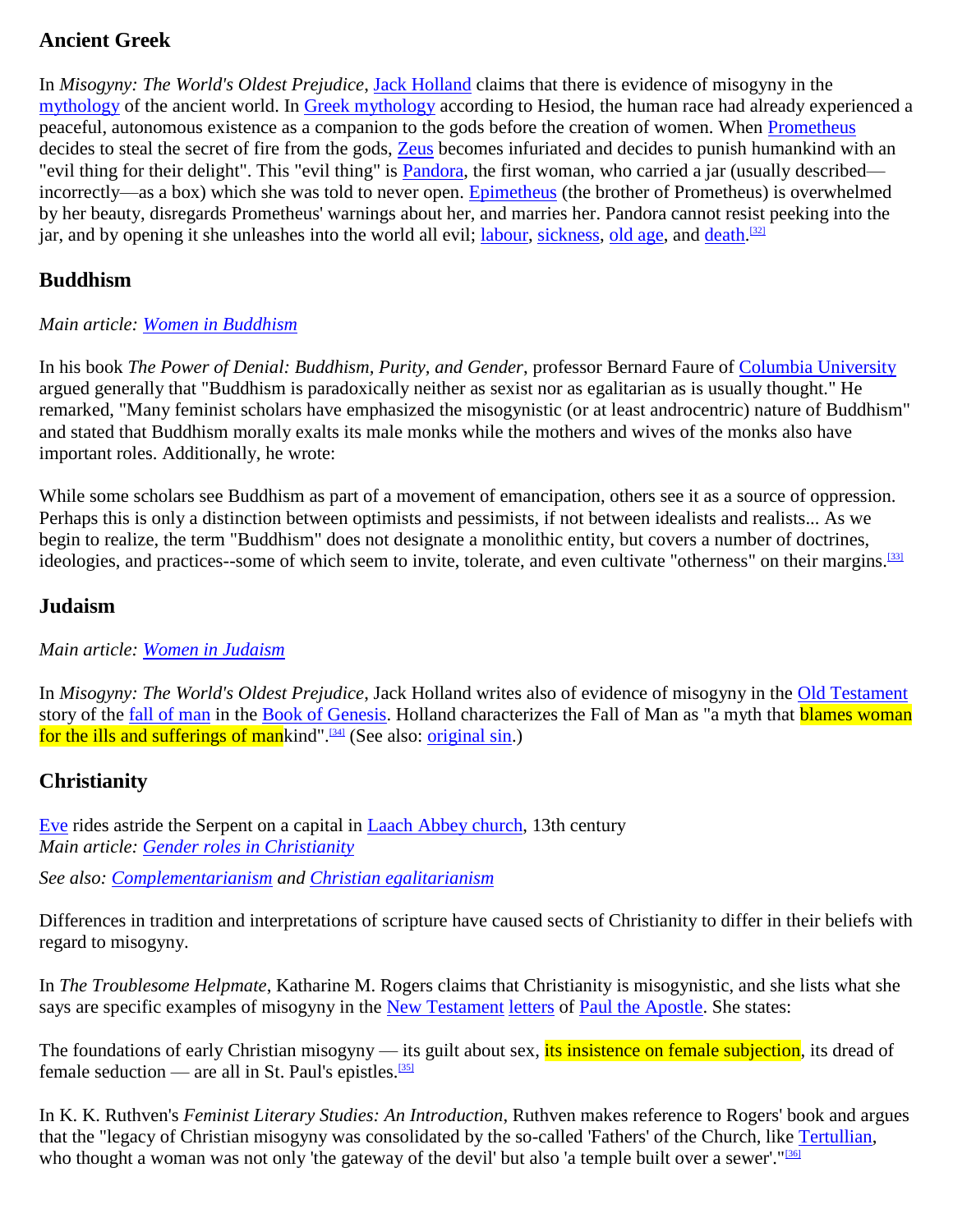However, some other scholars have argued that Christianity does not include misogynistic principles, or at least that a proper interpretation of Christianity would not include misogynistic principles. David M. Scholer, a biblical scholar at [Fuller Theological Seminary,](http://en.wikipedia.org/wiki/Fuller_Theological_Seminary) stated that the verse Galatians 3:28 ("There is neither Jew nor Greek, there is neither slave nor free, there is neither male nor female; for you are all one in Christ Jesus") is "the fundamental Pauline theological basis for the inclusion of women and men as equal and mutual partners in all of the ministries of the church."[\[37\]\[38\]](http://en.wikipedia.org/wiki/Misogyny#cite_note-37) In his book *Equality in Christ? Galatians 3.28 and the Gender Dispute*, Richard Hove argues that—while Galatians 3:28 does mean that one's sex does not affect salvation—"there remains a pattern in which the wife is to emulate the church's submission to Christ [\(Eph 5:21-33\)](http://tools.wmflabs.org/bibleversefinder/?book=Eph&verse=5:21-33&src=KJV) and the husband is to emulate Christ's love for the church."[\[39\]](http://en.wikipedia.org/wiki/Misogyny#cite_note-39)

In *Christian Men Who Hate Women*, clinical psychologist Margaret J. Rinck has written that Christian social culture often allows a misogynist "misuse of the biblical ideal of submission". However, she argues that this a distortion of the "healthy relationship of mutual submission" which is actually specified in Christian doctrine, where "[l]ove is based on a deep, mutual respect as the guiding principle behind all decisions, actions, and plans".<sup>[\[40\]](http://en.wikipedia.org/wiki/Misogyny#cite_note-40)</sup> Similarly, Catholic scholar [Christopher West](http://en.wikipedia.org/wiki/Christopher_West) argues that "male domination violates God's plan and is the specific result of  $sin$ ". $\frac{[41]}{[41]}$  $\frac{[41]}{[41]}$  $\frac{[41]}{[41]}$ 

#### **Islam**

#### *Main article: [Women in Islam](http://en.wikipedia.org/wiki/Women_in_Islam)*

#### *See also: [Namus](http://en.wikipedia.org/wiki/Namus) and [Islam and domestic violence](http://en.wikipedia.org/wiki/Islam_and_domestic_violence)*

The fourth chapter (or *[sura](http://en.wikipedia.org/wiki/Sura)*) of the [Quran](http://en.wikipedia.org/wiki/Quran) is called "Women" [\(An-Nisa\)](http://en.wikipedia.org/wiki/An-Nisa). The [34th verse](http://en.wikipedia.org/wiki/An-Nisa,_34) is a key verse in feminist criticism of <u>Islam.<sup>[\[42\]](http://en.wikipedia.org/wiki/Misogyny#cite_note-42)</sup></u> The verse reads: "Men are the maintainers of women because Allah has made some of them to excel others and because they spend out of their property; the good women are therefore obedient, guarding the unseen as Allah has guarded; and (as to) those on whose part you fear desertion, admonish them, and leave them alone in the sleeping-places and beat them; then if they obey you, do not seek a way against them; surely Allah is High, Great."

In his book *Popular Islam and Misogyny: A Case Study of Bangladesh*, Taj Hashmi discusses misogyny in relation to Muslim culture (and to [Bangladesh](http://en.wikipedia.org/wiki/Bangladesh) in particular), writing:

[T]hanks to the subjective interpretations of the Quran (almost exclusively by men), the preponderance of the misogynic mullahs and the regressive Shariah law in most "Muslim" countries, Islam is synonymously known as a promoter of misogyny in its worst form. Although there is no way of defending the so-called "great" traditions of Islam as libertarian and egalitarian with regard to women, we may draw a line between the Quranic texts and the corpus of avowedly misogynic writing and spoken words by the mullah having very little or no relevance to the Quran. $[43]$ 

In his book *[No god but God](http://en.wikipedia.org/wiki/No_god_but_God)*, [University of Southern California](http://en.wikipedia.org/wiki/University_of_Southern_California) professor [Reza Aslan](http://en.wikipedia.org/wiki/Reza_Aslan) wrote that "misogynistic interpretation" has been persistently attached to An-Nisa, 34 because commentary on the Quran "has been the exclusive domain of Muslim men".<sup>[\[44\]](http://en.wikipedia.org/wiki/Misogyny#cite_note-issue-44)</sup>

#### **Sikhism**

[Guru Nanak](http://en.wikipedia.org/wiki/Guru_Nanak) in the center, amongst other Sikh figures *See also: [Women in Sikhism](http://en.wikipedia.org/wiki/Women_in_Sikhism)*

Scholars William M. Reynolds and Julie A. Webber have written that [Guru Nanak,](http://en.wikipedia.org/wiki/Guru_Nanak) the founder of the [Sikh](http://en.wikipedia.org/wiki/Sikh) faith tradition, was a "fighter for women's rights" that was "in no way misogynistic" in contrast to some of his contemporaries.<sup>[\[45\]](http://en.wikipedia.org/wiki/Misogyny#cite_note-45)</sup>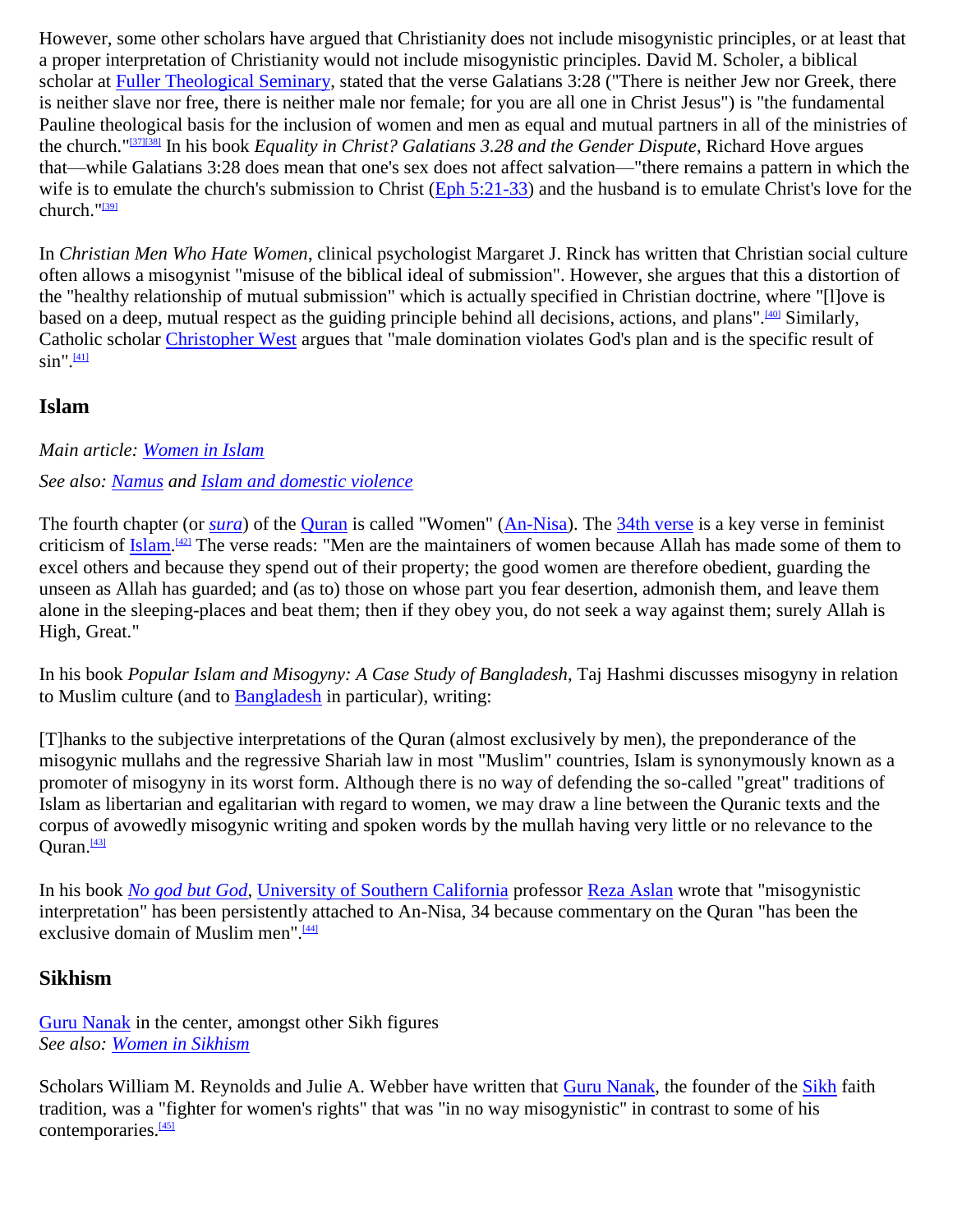### **Scientology**

*See also: [Scientology and marriage](http://en.wikipedia.org/wiki/Scientology_and_marriage)*

In his book *Scientology: A New Slant on Life*, [L. Ron Hubbard](http://en.wikipedia.org/wiki/L._Ron_Hubbard) wrote the following passage:

A society in which women are taught anything but the management of a family, the care of men, and the creation of the future generation is a society which is on its way out.

In the same book, he also wrote:

The historian can peg the point where a society begins its sharpest decline at the instant when women begin to take part, on an equal footing with men, in political and business affairs, since this means that the men are decadent and the women are no longer women. This is not a sermon on the role or position of women; it is a statement of bald and basic fact.

These passages, along with other ones of a similar nature from Hubbard, have been criticised by Alan Scherstuhl of *[The Village Voice](http://en.wikipedia.org/wiki/The_Village_Voice)* as expressions of hatred towards women.<sup>[\[46\]](http://en.wikipedia.org/wiki/Misogyny#cite_note-46)</sup> However, [Baylor University](http://en.wikipedia.org/wiki/Baylor_University) professor J. Gordon [Melton](http://en.wikipedia.org/wiki/J._Gordon_Melton) has written that Hubbard later disregarded and abrogated much of his earlier views about women, which Melton views as merely echoes of common prejudices at the time. Melton has also stated that the [Church of](http://en.wikipedia.org/wiki/Church_of_Scientology)  [Scientology](http://en.wikipedia.org/wiki/Church_of_Scientology) welcomes both genders equally at all levels—from leadership positions to [auditing](http://en.wikipedia.org/wiki/Auditing_(Scientology)) and so on—since Scientologists view people as **spiritual beings**.<sup>[\[47\]](http://en.wikipedia.org/wiki/Misogyny#cite_note-47)</sup>

## **Philosophers (17th to 20th century)**

Numerous influential [Western philosophers](http://en.wikipedia.org/wiki/Western_philosophy) have been accused of being misogynist, including [René Descartes,](http://en.wikipedia.org/wiki/Ren%C3%A9_Descartes) [Thomas Hobbes,](http://en.wikipedia.org/wiki/Thomas_Hobbes) [John Locke,](http://en.wikipedia.org/wiki/John_Locke) [David Hume,](http://en.wikipedia.org/wiki/David_Hume) [Immanuel Kant,](http://en.wikipedia.org/wiki/Immanuel_Kant) [Jean-Jacques Rousseau,](http://en.wikipedia.org/wiki/Jean-Jacques_Rousseau) [G. W. F. Hegel,](http://en.wikipedia.org/wiki/Georg_Wilhelm_Friedrich_Hegel) [Arthur](http://en.wikipedia.org/wiki/Arthur_Schopenhauer)  [Schopenhauer,](http://en.wikipedia.org/wiki/Arthur_Schopenhauer) [Friedrich Nietzsche,](http://en.wikipedia.org/wiki/Friedrich_Nietzsche) [Sigmund Freud,](http://en.wikipedia.org/wiki/Sigmund_Freud) [Otto Weininger,](http://en.wikipedia.org/wiki/Otto_Weininger) [Oswald Spengler,](http://en.wikipedia.org/wiki/Oswald_Spengler) and [John Lucas.](http://en.wikipedia.org/wiki/John_Lucas_(philosopher))<sup>[\[3\]](http://en.wikipedia.org/wiki/Misogyny#cite_note-Clack1999-3)</sup>

### **Weininger**

[Otto Weininger](http://en.wikipedia.org/wiki/Otto_Weininger) has been accused of misogyny for his book *[Sex and Character](http://en.wikipedia.org/wiki/Sex_and_Character)*, in which he characterizes the "woman" part of each individual as being essentially "nothing", as having no real existence, and as having no effective consciousness or rationality.<sup>[\[48\]](http://en.wikipedia.org/wiki/Misogyny#cite_note-48)</sup>

### **Schopenhauer**

[Arthur Schopenhauer](http://en.wikipedia.org/wiki/Arthur_Schopenhauer) has been accused of misogyny for his essay "On Women" (Über die Weiber), in which he expressed his opposition to what he called "Teutonico-Christian stupidity" on female affairs. He argued that women are "by nature meant to obey" as they are "childish, frivolous, and short sighted".<sup>[\[3\]](http://en.wikipedia.org/wiki/Misogyny#cite_note-Clack1999-3)</sup> He claimed that no woman had ever produced great art or "any work of permanent value".<sup>[\[3\]](http://en.wikipedia.org/wiki/Misogyny#cite_note-Clack1999-3)</sup> He also argued that women did not possess any real beauty:<sup>[\[49\]](http://en.wikipedia.org/wiki/Misogyny#cite_note-49)</sup>

It is only a man whose intellect is clouded by his sexual impulse that could give the name of the *fair sex* to that under-sized, narrow-shouldered, broad-hipped, and short-legged race; for the whole beauty of the sex is bound up with this impulse. Instead of calling them beautiful there would be more warrant for describing women as the unaesthetic sex.

### **Nietzsche**

*Main article: [Friedrich Nietzsche's views on women](http://en.wikipedia.org/wiki/Friedrich_Nietzsche%27s_views_on_women)*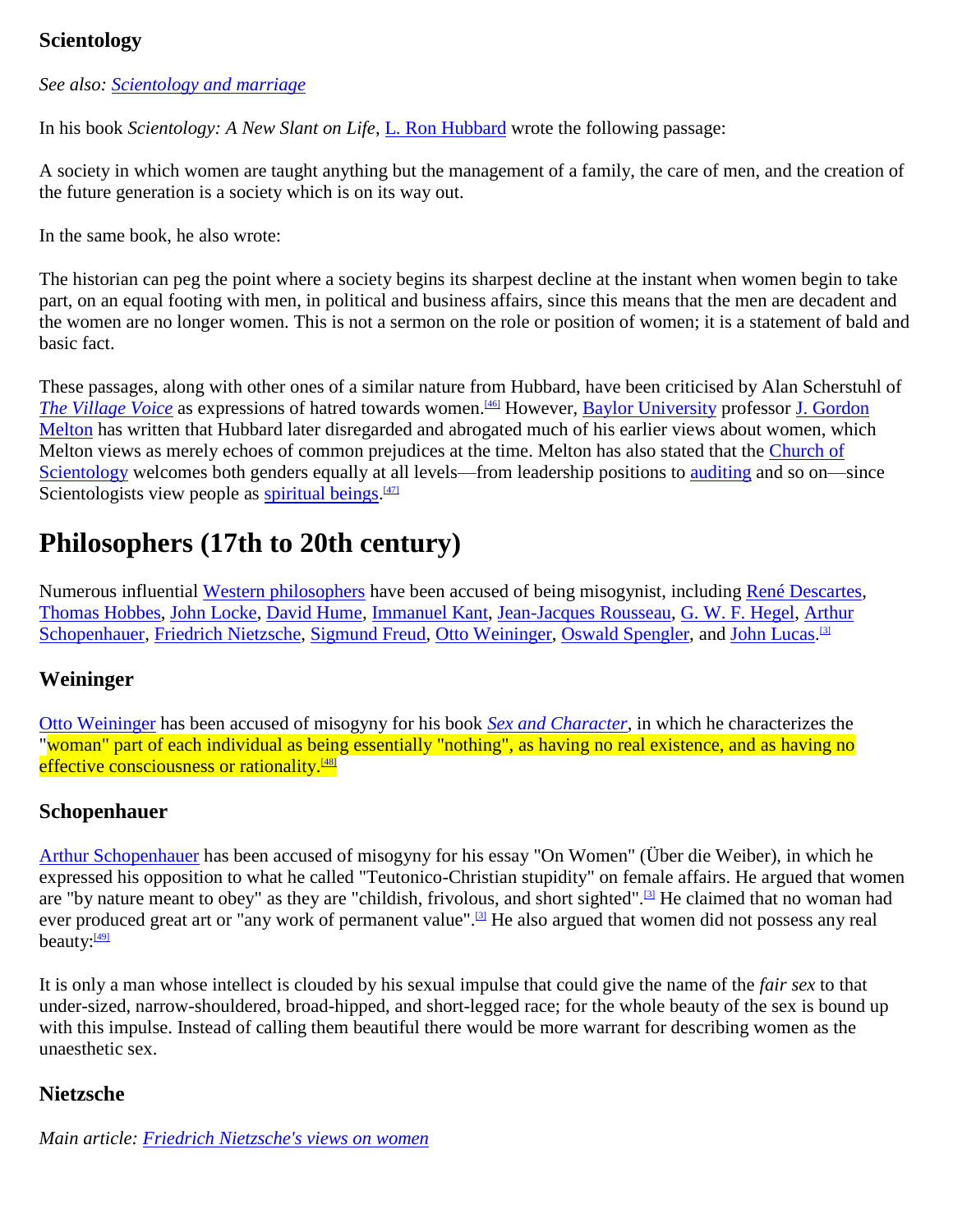In *[Beyond Good and Evil](http://en.wikipedia.org/wiki/Beyond_Good_and_Evil)*, [Friedrich Nietzsche](http://en.wikipedia.org/wiki/Friedrich_Nietzsche) stated that stricter controls on women was a condition of "every elevation of culture".[\[50\]](http://en.wikipedia.org/wiki/Misogyny#cite_note-50) In his *[Thus Spoke Zarathustra](http://en.wikipedia.org/wiki/Thus_Spoke_Zarathustra)*, he has a female character say "You are going to women? Do not forget the whip!"[\[51\]](http://en.wikipedia.org/wiki/Misogyny#cite_note-51) In *[Twilight of the Idols](http://en.wikipedia.org/wiki/Twilight_of_the_Idols)*, Nietzsche writes "Women are considered profound. Why? Because we never fathom their depths. But women aren't even shallow."<sup>[\[52\]](http://en.wikipedia.org/wiki/Misogyny#cite_note-52)</sup> There is controversy over the questions of whether or not this amounts to misogyny, whether his polemic against women is meant to be taken literally, and the exact nature of his opinions of women.<sup>[\[53\]](http://en.wikipedia.org/wiki/Misogyny#cite_note-Holub-53)</sup>

## **Kant**

In the *[Stanford Encyclopedia of Philosophy](http://en.wikipedia.org/wiki/Stanford_Encyclopedia_of_Philosophy)*, [Charlotte Witt](http://en.wikipedia.org/wiki/Charlotte_Witt) wrote that the writings of [Kant](http://en.wikipedia.org/wiki/Immanuel_Kant) and of [Aristotle](http://en.wikipedia.org/wiki/Aristotle) contain overt statements of sexism and racism. She claims there are derogatory remarks about women in Kant's *[Observations on the Feeling of the Beautiful and Sublime](http://en.wikipedia.org/wiki/Observations_on_the_Feeling_of_the_Beautiful_and_Sublime)*. [\[54\]](http://en.wikipedia.org/wiki/Misogyny#cite_note-54)

## **Hegel**

[Hegel's](http://en.wikipedia.org/wiki/Georg_Wilhelm_Friedrich_Hegel) view of women has been said to be misogynistic.[\[55\]](http://en.wikipedia.org/wiki/Misogyny#cite_note-55) Passages from Hegel's *[Elements of the Philosophy of](http://en.wikipedia.org/wiki/Elements_of_the_Philosophy_of_Right)  [Right](http://en.wikipedia.org/wiki/Elements_of_the_Philosophy_of_Right)* are frequently used to illustrate Hegel's supposed misogyny:

Women are capable of education, but they are not made for activities which demand a universal faculty such as the more advanced sciences, philosophy and certain forms of artistic production... Women regulate their actions not by the demands of universality, but by arbitrary inclinations and opinions.

 $-G.$  W. F. Hegel, *Elements of the Philosophy of Right*<sup>[\[56\]](http://en.wikipedia.org/wiki/Misogyny#cite_note-56)</sup>

# **Feminist theory**





This section **needs additional citations for [verification](http://en.wikipedia.org/wiki/Wikipedia:Verifiability)**. Please help [improve this article](http://en.wikipedia.org/w/index.php?title=Misogyny&action=edit) by [adding](http://en.wikipedia.org/wiki/Help:Introduction_to_referencing/1)  [citations to reliable sources.](http://en.wikipedia.org/wiki/Help:Introduction_to_referencing/1) Unsourced material may be challenged and removed. *(June 2014)*

Traditional feminist theorists[*[who?](http://en.wikipedia.org/wiki/Wikipedia:Manual_of_Style/Words_to_watch#Unsupported_attributions)*] describe many different attitudes as misogyny. According to feminists,[*[who?](http://en.wikipedia.org/wiki/Wikipedia:Manual_of_Style/Words_to_watch#Unsupported_attributions)*] the most overt expression of misogyny is the open hatred of all women based purely on the fact that they are female. Feminists<sup>[[who?](http://en.wikipedia.org/wiki/Wikipedia:Manual_of_Style/Words_to_watch#Unsupported_attributions)]</sup> further claim that there are also other, less overt forms of misogyny. Some misogynists may simply be prejudiced against all women, or may hate women who do not fall into one or more acceptable categories. The term, like most negative descriptions of attitudes, is applied to a wide variety of behaviors and attitudes.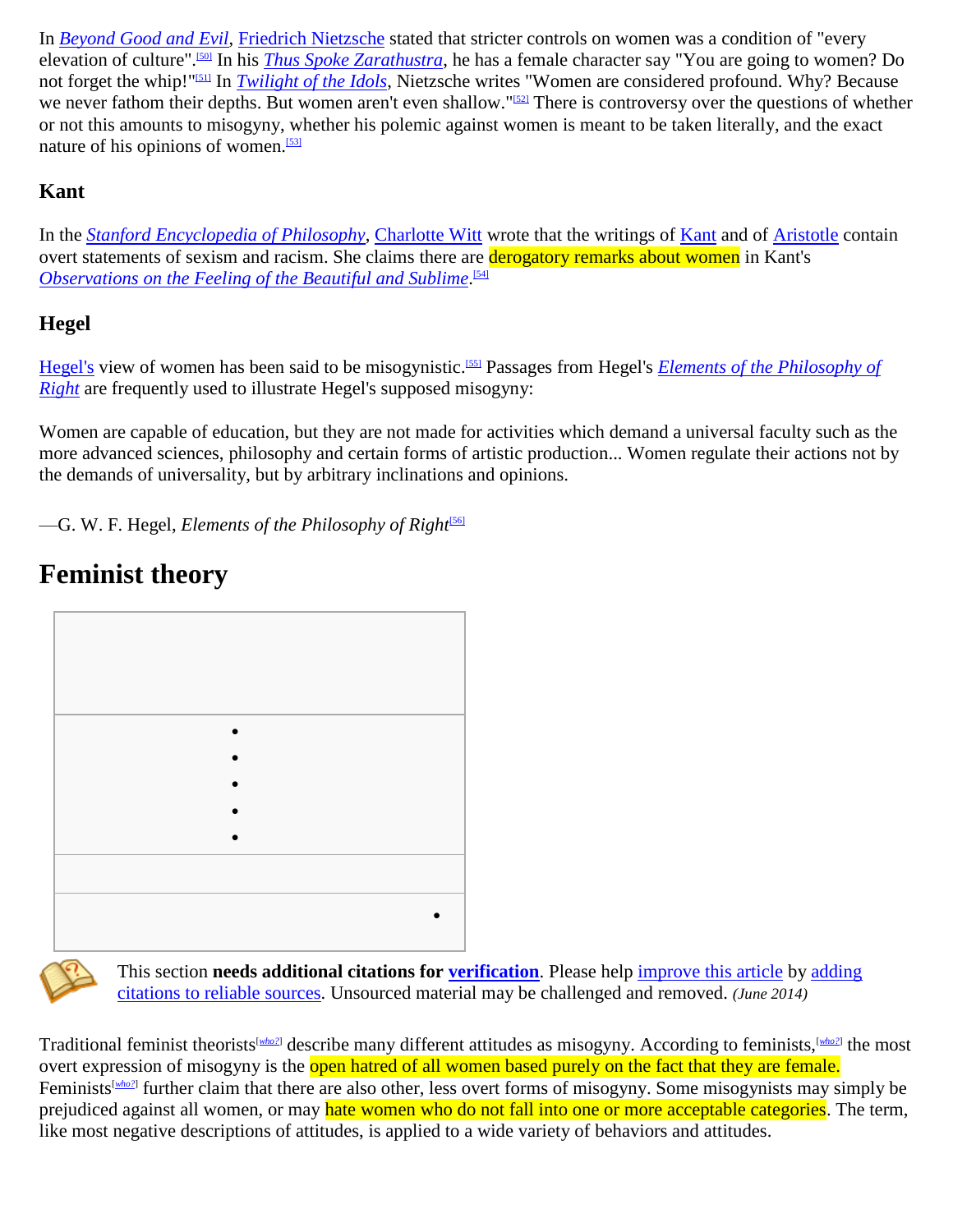Subscribers to one model claim that some misogyny results from the [Madonna–whore complex,](http://en.wikipedia.org/wiki/Madonna%E2%80%93whore_complex) which is the inability to see women as anything other than "mothers" or "whores"; people with this complex place each encountered woman into one of these categories. Another variant model is the one alleging that one cause of misogyny is some men thinking in terms of a virgin/whore dichotomy, which results in them considering as "whores" any women who do not adhere to an [Abrahamic](http://en.wikipedia.org/wiki/Abrahamic_religions) standard of moral purity.<sup>[\[57\]](http://en.wikipedia.org/wiki/Misogyny#cite_note-57)</sup>

The term *misogynist* is frequently used in a loose sense as a derogatory term for anyone who is considered to hold a prejudiced view about women as a group. Some scholars<sup>[*[who?](http://en.wikipedia.org/wiki/Wikipedia:Manual_of_Style/Words_to_watch#Unsupported_attributions)*]</sup> apply the term to some individuals, such as Schopenhauer, who propose that women are naturally subservient to men. The term is also used by some to refer to men who are considered by many to be ["womanizers"](http://en.wiktionary.org/wiki/womanizer).

In feminist theory,[*[clarification needed](http://en.wikipedia.org/wiki/Wikipedia:Please_clarify)*] misogyny is a negative attitude towards women as a group, and as such it does not necessarily fully determine a misogynist's attitude towards each individual woman. The fact that someone holds misogynistic views does not necessarily prevent that person from having positive relationships with some women. Conversely, the fact that someone has negative relationships with some women does not necessarily mean that that person holds misogynistic views.

Feminist theorist [Marilyn Frye](http://en.wikipedia.org/wiki/Marilyn_Frye) claims that misogyny is, at its root, [phallogocentric](http://en.wikipedia.org/wiki/Phallogocentrism) and [homoerotic.](http://en.wikipedia.org/wiki/Homoeroticism) In *[The Politics](http://en.wikipedia.org/wiki/The_Politics_of_Reality)  [of Reality](http://en.wikipedia.org/wiki/The_Politics_of_Reality)*, Frye says that there is a misogynistic character to [C. S. Lewis'](http://en.wikipedia.org/wiki/C._S._Lewis) fiction and Christian apologetics, and argues that such misogyny privileges the masculine as a subject of erotic attention. She compares Lewis' ideal of gender relations to underground [male prostitution](http://en.wikipedia.org/wiki/Male_prostitution) rings, contending that they share the quality of men seeking to dominate subjects seen as less likely to take on submissive roles by a patriarchal society, but do so as a theatrical mockery of women. [\[58\]\[](http://en.wikipedia.org/wiki/Misogyny#cite_note-58)*[clarification needed](http://en.wikipedia.org/wiki/Wikipedia:Please_clarify)*]

In the late 20th century, [second-wave feminist](http://en.wikipedia.org/wiki/Second-wave_feminism) theorists claimed that misogyny is both a cause and a result of [patriarchal](http://en.wikipedia.org/wiki/Patriarchy) [social structures.](http://en.wikipedia.org/wiki/Social_structure) [\[59\]](http://en.wikipedia.org/wiki/Misogyny#cite_note-59)

Sociologist [Michael Flood](http://en.wikipedia.org/wiki/Michael_Flood) has argued that "misandry lacks the systemic, transhistoric, institutionalized, and legislated antipathy of misogyny."<sup>[\[60\]](http://en.wikipedia.org/wiki/Misogyny#cite_note-60)</sup>

## **Criticism of the concept**

[Camille Paglia,](http://en.wikipedia.org/wiki/Camille_Paglia) a self-described "dissident feminist" who has often been at odds with other academic feminists, argues that there are serious flaws in the [Marxism-](http://en.wikipedia.org/wiki/Marxism)inspired interpretation of misogyny that is prevalent in secondwave feminism. In contrast, Paglia argues that a close reading of historical texts reveals that men do not *hate* women but *fear* them.<sup>[\[61\]](http://en.wikipedia.org/wiki/Misogyny#cite_note-61)</sup>

## **See also**

- [Honor killing](http://en.wikipedia.org/wiki/Honor_killing)
- [Object relations theory](http://en.wikipedia.org/wiki/Object_relations_theory)
- [Wife selling](http://en.wikipedia.org/wiki/Wife_selling)

## **Notes and references**

- 1. ^ [Jump](http://en.wikipedia.org/wiki/Misogyny#cite_ref-Code2000_1-0) up to: *<sup>a</sup> [b](http://en.wikipedia.org/wiki/Misogyny#cite_ref-Code2000_1-1)* Code, Lorraine (2000). *Encyclopedia of Feminist Theories* (1st ed.). London: Routledge. p. 346. [ISBN](http://en.wikipedia.org/wiki/International_Standard_Book_Number) [0-415-](http://en.wikipedia.org/wiki/Special:BookSources/0-415-13274-6) [13274-6.](http://en.wikipedia.org/wiki/Special:BookSources/0-415-13274-6)
- 2. **[Jump](http://en.wikipedia.org/wiki/Misogyny#cite_ref-Kramarae2000_2-0) up ^** Kramarae, Cheris (2000). *Routledge International Encyclopedia of Women*. New York: Routledge. pp. 1374–1377. [ISBN](http://en.wikipedia.org/wiki/International_Standard_Book_Number) [0-415-92088-4.](http://en.wikipedia.org/wiki/Special:BookSources/0-415-92088-4)
- 3. ^ [Jump](http://en.wikipedia.org/wiki/Misogyny#cite_ref-Clack1999_3-0) up to: *<sup>a</sup> [b](http://en.wikipedia.org/wiki/Misogyny#cite_ref-Clack1999_3-1) [c](http://en.wikipedia.org/wiki/Misogyny#cite_ref-Clack1999_3-2) [d](http://en.wikipedia.org/wiki/Misogyny#cite_ref-Clack1999_3-3)* Clack, Beverley (1999). *Misogyny in the Western Philosophical Tradition: A Reader*. New York: Routledge. pp. 95–241. [ISBN](http://en.wikipedia.org/wiki/International_Standard_Book_Number) [0415921821.](http://en.wikipedia.org/wiki/Special:BookSources/0415921821)
- 4. **[Jump](http://en.wikipedia.org/wiki/Misogyny#cite_ref-4) up ^** Johnson, Allan G (2000). "The Blackwell [dictionary of sociology: A user's guide to sociological language".](http://books.google.com/?id=V1kiW7x6J1MC&pg=PA197&dq=allan+johnson+misogyny#v=onepage&q&f=false) [ISBN](http://en.wikipedia.org/wiki/International_Standard_Book_Number) [978-](http://en.wikipedia.org/wiki/Special:BookSources/978-0-631-21681-0) [0-631-21681-0.](http://en.wikipedia.org/wiki/Special:BookSources/978-0-631-21681-0) Retrieved November 21, 2011., ("ideology" in all small capitals in original).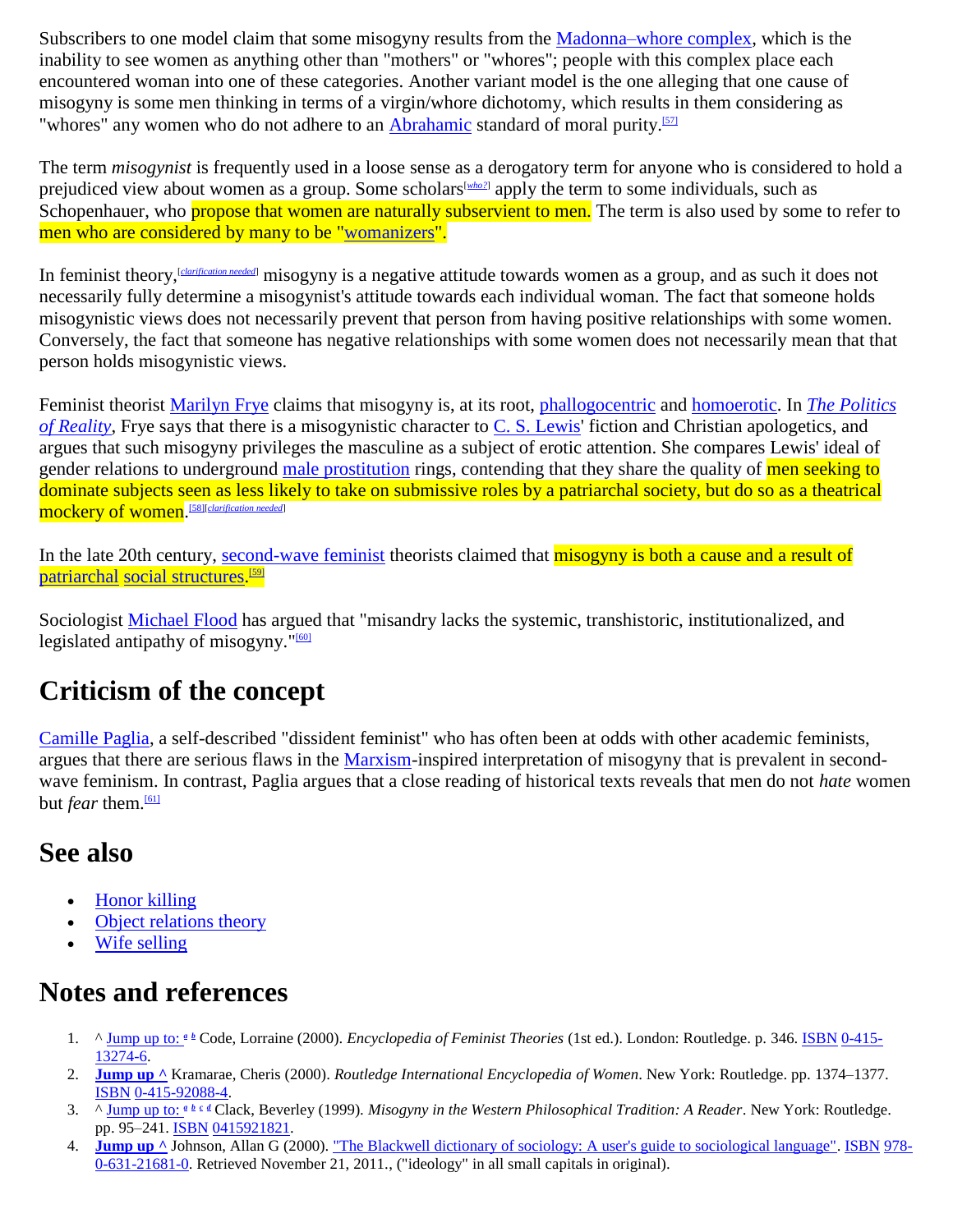- 5. **[Jump](http://en.wikipedia.org/wiki/Misogyny#cite_ref-5) up ^** Flood, Michael (2007-07-18). ["International encyclopedia of men and masculinities".](http://books.google.com/?id=EUON2SYps-QC&pg=PA444&dq=michael+flood+misogyny#v=onepage&q=michael%20flood%20misogyny&f=false) [ISBN](http://en.wikipedia.org/wiki/International_Standard_Book_Number) [978-0-415-33343-6.](http://en.wikipedia.org/wiki/Special:BookSources/978-0-415-33343-6)
- 6. **[Jump](http://en.wikipedia.org/wiki/Misogyny#cite_ref-6) up ^** *The New Shorter Oxford English Dictionary on Historical Principles* (Oxford: Clarendon Press (Oxford Univ. Press), [4th] ed. 1993 [\(ISBN 0-19-861271-0\)](http://en.wikipedia.org/wiki/Special:BookSources/0198612710)) (*SOED*) ("[h]atred of women").
- 7. **[Jump](http://en.wikipedia.org/wiki/Misogyny#cite_ref-7) up ^** *The American Heritage Dictionary of the English Language* (Boston, Mass.: Houghton Mifflin, 1992 [\(ISBN 0-395-](http://en.wikipedia.org/wiki/Special:BookSources/0395448956) [44895-6\)](http://en.wikipedia.org/wiki/Special:BookSources/0395448956)) ("[h]atred of women").
- 8. **[Jump](http://en.wikipedia.org/wiki/Misogyny#cite_ref-8) up ^** *Webster's Third New International Dictionary of the English Language Unabridged* (G. & C. Merriam, 1966) ("a hatred of women").
- 9. **[Jump](http://en.wikipedia.org/wiki/Misogyny#cite_ref-9) up ^** *Random House Webster's Unabridged Dictionary* (N.Y.: Random House, 2d ed. 2001 [\(ISBN 0-375-42566-7\)](http://en.wikipedia.org/wiki/Special:BookSources/0375425667)).
- 10. **[Jump](http://en.wikipedia.org/wiki/Misogyny#cite_ref-Macquarie_10-0) up ^** Daley, Gemma (17 October 2012). ["Macquarie Dictionary has last word on misogyny".](http://www.afr.com/p/national/macquarie_dictionary_has_last_word_NzrQFdWcPJG6G8qLRRiZtK) Retrieved 21 October 2012.
- 11. **[Jump](http://en.wikipedia.org/wiki/Misogyny#cite_ref-11) up ^** Roberts, J.W (2002-06-01). ["City of Sokrates: An Introduction to Classical Athens".](http://books.google.com/?id=73kTsV4FdrQC&pg=PA22&dq=Sokrates+misogyny+misogynist#v=onepage&q&f=false) [ISBN](http://en.wikipedia.org/wiki/International_Standard_Book_Number) [978-0-203-19479-9.](http://en.wikipedia.org/wiki/Special:BookSources/978-0-203-19479-9)
- 12. ^ [Jump](http://en.wikipedia.org/wiki/Misogyny#cite_ref-Liddell_12-0) up to: *<sup>a</sup> [b](http://en.wikipedia.org/wiki/Misogyny#cite_ref-Liddell_12-1) [c](http://en.wikipedia.org/wiki/Misogyny#cite_ref-Liddell_12-2)* [Henry George Liddell](http://en.wikipedia.org/wiki/Henry_George_Liddell) an[d Robert Scott,](http://en.wikipedia.org/wiki/Robert_Scott_(philologist)) *[A Greek–English Lexicon](http://en.wikipedia.org/wiki/A_Greek%E2%80%93English_Lexicon)* (*LSJ*), revised and augmented by Henry Stuart Jones and Roderick McKenzie, (Oxford: Clarendon Press, 1940)[. ISBN 0-19-864226-1](http://en.wikipedia.org/wiki/Special:BookSources/0198642261)
- 13. **[Jump](http://en.wikipedia.org/wiki/Misogyny#cite_ref-13) up ^** The *[editio princeps](http://en.wikipedia.org/wiki/Editio_princeps)* is on page 255 of volume three of *[Stoicorum Veterum Fragmenta](http://en.wikipedia.org/wiki/Stoicorum_Veterum_Fragmenta)* (*SVF*, Old Stoic Fragments), see [External links.](http://en.wikipedia.org/wiki/Misogyny#External_links)
- 14. ^ [Jump](http://en.wikipedia.org/wiki/Misogyny#cite_ref-Deming_14-0) up to:  $a \underline{b} \underline{c} \underline{d}$  $a \underline{b} \underline{c} \underline{d}$  $a \underline{b} \underline{c} \underline{d}$  $a \underline{b} \underline{c} \underline{d}$  $a \underline{b} \underline{c} \underline{d}$  $a \underline{b} \underline{c} \underline{d}$  $a \underline{b} \underline{c} \underline{d}$  A recent critical text with translation is i[n Appendix A](http://books.google.com.au/books?id=u_6a-sMDv6AC&pg=PA221&lpg=PA221&dq=appendix+a+antipater+of+tarsus&source=web&ots=JlCnsyRBGf&sig=7zsKzMVEBnV3tHag9z7E4cWCeLs&hl=en) to Will Deming, *Paul on Marriage and Celibacy: The Hellenistic Background of 1 Corinthians 7*, pp. 221–226. *Misogunia* appears in the [accusative case](http://en.wikipedia.org/wiki/Accusative_case) on page 224 of Deming, as the fifth word in line 33 of his Greek text. It is split over lines 25–26 in von Arnim.
- 15. **[Jump](http://en.wikipedia.org/wiki/Misogyny#cite_ref-15) up ^** [Athenaeus,](http://en.wikipedia.org/wiki/Athenaeus) *[The Deipnosophists](http://en.wikipedia.org/wiki/The_Deipnosophists)*, Book 13 [Book 13](http://replay.waybackmachine.org/20081202152211/http:/digicoll.library.wisc.edu/cgi-bin/Literature/Literature-idx?type=turn&entity=Literature.AthV3.p0080&q1=hieronymus&pview=hide)
- 16. **[Jump](http://en.wikipedia.org/wiki/Misogyny#cite_ref-16) up**  $\wedge$  "Although Euripides showed more empathy for women than any other ancient writer, many of his lines out of context sound misogynistic; only relatively modern critics have been able to rescue him from his centuries-old reputation as a woman-hater." Katherine Usher Henderson and [Barbara F. McManus,](http://www.cnr.edu/home/bmcmanus/) *Half Humankind: Contexts and Texts of the Controversy about Women in England, 1540-1640*, [\(University of Illinois Press,](http://en.wikipedia.org/wiki/University_of_Illinois_Press) 1985), p. 6. [ISBN 978-0-252-01174-0](http://en.wikipedia.org/wiki/Special:BookSources/9780252011740)
- 17. **[Jump](http://en.wikipedia.org/wiki/Misogyny#cite_ref-17) up ^** *SVF* 3:103. *Mysogyny* is the first word on the page.
- 18. **[Jump](http://en.wikipedia.org/wiki/Misogyny#cite_ref-Tieleman_18-0) up ^** Teun L. Tieleman, *[Chrysippus' on Affections:](http://books.google.com.au/books?id=BBiw96gj8gkC&printsec=frontcover&dq=chrysippus+on+affections&sig=6f6Y84rR_VZzorWxiGfFMYViuvM) Reconstruction and Interpretations*, (Leiden: [Brill Publishers,](http://en.wikipedia.org/wiki/Brill_Publishers) 2003), p. 162. [ISBN 90-04-12998-7](http://en.wikipedia.org/wiki/Special:BookSources/9004129987)
- 19. **[Jump](http://en.wikipedia.org/wiki/Misogyny#cite_ref-19) up ^** Ricardo Salles, *Metaphysics, Soul, and Ethics in Ancient Thought: Themes from the Work of Richard Sorabji*, (Oxford: Clarendon Press, 2005), 485.
- 20. **[Jump](http://en.wikipedia.org/wiki/Misogyny#cite_ref-20) up ^** ["Feminist History of Philosophy \(Stanford Encyclopedia of Philosophy\)".](http://plato.stanford.edu/entries/feminism-femhist/#Mis) Plato.stanford.edu. Retrieved 2013-10-01.
- 21. **[Jump](http://en.wikipedia.org/wiki/Misogyny#cite_ref-21) up ^** Pappas, Nickolas (2003-09-09). ["Routledge philosophy guidebook to Plato and the Republic".](http://books.google.com/?id=VujWajIWxkUC&pg=PA109&dq=Socrates+misogyny+misogynist#v=onepage&q&f=false) [ISBN](http://en.wikipedia.org/wiki/International_Standard_Book_Number) [978-0-415-](http://en.wikipedia.org/wiki/Special:BookSources/978-0-415-29996-1) [29996-1.](http://en.wikipedia.org/wiki/Special:BookSources/978-0-415-29996-1)
- 22. **[Jump](http://en.wikipedia.org/wiki/Misogyny#cite_ref-22) up ^** [Strabo,](http://en.wikipedia.org/wiki/Strabo)*[Geography](http://en.wikipedia.org/wiki/Geographica_(Strabo))*, Book 7 [Alexandria] Chapter 3.
- 23. **[Jump](http://en.wikipedia.org/wiki/Misogyny#cite_ref-23) up ^** [Menander,](http://en.wikipedia.org/wiki/Menander) *[The Plays and Fragments](http://books.google.com.au/books?id=JC11wYBkrhkC&pg=PA268&dq=The+Misogynist+(Misogynes)&sig=y98In1TUseOWVGHrcOOMQ0Vx1dU)*, translated by Maurice Balme, contributor Peter Brown[[{{subst:DATE}}|{{subst:DATE}}]] [*[disambiguation needed](http://toolserver.org/~dispenser/cgi-bin/dab_solver.py?page=Misogyny&editintro=Template:Disambiguation_needed/editintro&client=Template:Dn)*] [, Oxford University Press,](http://en.wikipedia.org/wiki/Oxford_University_Press) 2002[. ISBN 0-19-283983-7](http://en.wikipedia.org/wiki/Special:BookSources/0192839837)
- 24. **[Jump](http://en.wikipedia.org/wiki/Misogyny#cite_ref-24) up ^** He is supported (or followed) by [Theognostus the Grammarian'](http://en.wikipedia.org/wiki/Theognostus_the_Grammarian)s 9th century *Canones*, edited b[y John Antony Cramer,](http://en.wikipedia.org/wiki/John_Antony_Cramer) *Anecdota Graeca e codd. manuscriptis bibliothecarum Oxoniensium*, vol. 2, [\(Oxford University Press,](http://en.wikipedia.org/wiki/Oxford_University_Press) 1835), p. 88.
- 25. ^ [Jump](http://en.wikipedia.org/wiki/Misogyny#cite_ref-Cicero_25-0) up to: *<sup>a</sup> [b](http://en.wikipedia.org/wiki/Misogyny#cite_ref-Cicero_25-1)* [Marcus Tullius Cicero,](http://en.wikipedia.org/wiki/Cicero) *[Tusculanae Quaestiones](http://en.wikipedia.org/wiki/Tusculanae_Quaestiones)*, Book 3, Chapter 11. [*[LSJ](http://en.wikipedia.org/wiki/A_Greek%E2%80%93English_Lexicon)* typo has Book 4]
- 26. **[Jump](http://en.wikipedia.org/wiki/Misogyny#cite_ref-26) up ^** γυναικομανεῖς ἐν ταὐτῷ καὶ μισογῦναιοι. [Editio critica:](http://books.google.com/books?id=SPvsph6TNYAC&pg=PA18&dq=%22Jacob+Qirqisani+%3F%22+%22Runia%22&lr=&ei=4fMXSNX7KI3ssQPE-fmIDA&sig=2dcquRgRsi0ASMssNvSpW6wVfME) [Philo,](http://en.wikipedia.org/wiki/Philo) *[De Specialibus Legibus](http://patrologia.narod.ru/hebraica/philo/)*, **(Greek)** edited b[y Leopold](http://en.wikipedia.org/wiki/Leopold_Cohn_(author))  [Cohn,](http://en.wikipedia.org/wiki/Leopold_Cohn_(author)) [Johann Theodor Wendland](http://en.wikipedia.org/wiki/Paul_Wendland) and S. Reiter, *Philonis Alexandrini opera quæ supersunt*, 6 vols, (Berlin, 1896–1915): (vol. 5) book 3, chapter 14 § 79. [Misprint in *[LSJ](http://en.wikipedia.org/wiki/A_Greek-English_Lexicon)* has 2:312][. Translated](https://archive.org/details/worksphilojudaeu02philuoft) by [Charles Duke Yonge](http://en.wikipedia.org/wiki/Charles_Duke_Yonge) (London, 1854–1855).
- 27. **[Jump](http://en.wikipedia.org/wiki/Misogyny#cite_ref-27) up ^** [Ptolemy,](http://en.wikipedia.org/wiki/Ptolemy) 'Of the Quality of the Soul', in *Four Books*, edited by [Joachim Camerarius](http://en.wikipedia.org/wiki/Joachim_Camerarius) (Nuremberg, 1535), Latin translation by Philipp [Melanchthon,](http://en.wikipedia.org/wiki/Philipp_Melanchthon) reprinted (Basel, 1553): p. 159. Book 3 § 13. [English](http://penelope.uchicago.edu/Thayer/E/Roman/Texts/Ptolemy/Tetrabiblos/home.html) translation.
- 28. **[Jump](http://en.wikipedia.org/wiki/Misogyny#cite_ref-28) up ^** ["Quality of the Soul".](http://www.astrologyweekly.com/astrology-books/tetrabiblos/quality-of-the-soul.php) *AstrologyWeekly*. Retrieved 20 January 2014.
- 29. **[Jump](http://en.wikipedia.org/wiki/Misogyny#cite_ref-29) up ^** τὸν διδάσκαλον τουτονὶ τὸν μισογύναιον. [Alciphron,](http://en.wikipedia.org/wiki/Alciphron) 'Thais to Euthyedmus', in *[Letters](https://archive.org/details/alciphronisrheto00alciuoft)*, **(Greek)** edited by MA Schepers, (Leipzig, 1905): as book 4, letter 7, page 115, line 15, [ISBN 3-598-71023-2.](http://en.wikipedia.org/wiki/Special:BookSources/3598710232)[Translated](https://archive.org/details/alciphronliteral00alcirich) by the Athenian Society (1896): as book 1, letter 34.
- 30. **[Jump](http://en.wikipedia.org/wiki/Misogyny#cite_ref-30) up ^** [Vettius Valens,](http://en.wikipedia.org/wiki/Vettius_Valens) *Anthology*, edited by [Wilhelm Kroll](http://en.wikipedia.org/wiki/Wilhelm_Kroll) (1908): p. 17, line 11.
- 31. **[Jump](http://en.wikipedia.org/wiki/Misogyny#cite_ref-31) up ^** [Damascius,](http://en.wikipedia.org/wiki/Damascius) *Principles*, edited by CA Ruelle (Paris, 1889): p. 388.
- 32. **[Jump](http://en.wikipedia.org/wiki/Misogyny#cite_ref-32) up ^** Holland, J: *Misogyny: The World's Oldest Prejudice*, pp. 12-13. Avalon Publishing Group, 2006.
- 33. **[Jump](http://en.wikipedia.org/wiki/Misogyny#cite_ref-bernard_33-0) up ^** ["Sample Chapter for Faure, B.: The Power of Denial: Buddhism, Purity, and Gender".](http://press.princeton.edu/chapters/i7538.html) Press.princeton.edu. Retrieved 2013-10-01.
- 34. **[Jump](http://en.wikipedia.org/wiki/Misogyny#cite_ref-34) up ^** Holland, Jack (2006). *Misogyny: The World's Oldest Prejudice* (1st ed.). New York: Carroll & Graf. [ISBN](http://en.wikipedia.org/wiki/International_Standard_Book_Number) [0-7867-](http://en.wikipedia.org/wiki/Special:BookSources/0-7867-1823-4) [1823-4.](http://en.wikipedia.org/wiki/Special:BookSources/0-7867-1823-4)
- 35. **[Jump](http://en.wikipedia.org/wiki/Misogyny#cite_ref-35) up ^** Rogers, Katharine M. *The Troublesome Helpmate: A History of Misogyny in Literature,* 1966.
- 36. **[Jump](http://en.wikipedia.org/wiki/Misogyny#cite_ref-36) up ^** Ruthven, K. K (1990)[. "Feminist literary studies: An introduction".](http://books.google.com/?id=clOT7Hg2CfAC&pg=PA83&dq=christian+misogyny#v=onepage&q=christian%20misogyny&f=false) [ISBN](http://en.wikipedia.org/wiki/International_Standard_Book_Number) [978-0-521-39852-7.](http://en.wikipedia.org/wiki/Special:BookSources/978-0-521-39852-7)
- 37. **[Jump](http://en.wikipedia.org/wiki/Misogyny#cite_ref-37) up ^** [\[1\]](http://www.cbmw.org/Journal/Vol-8-No-1/Galatians-3-28-Prooftext-or-Context)[*[dead link](http://en.wikipedia.org/wiki/Wikipedia:Link_rot)*]
- 38. **[Jump](http://en.wikipedia.org/wiki/Misogyny#cite_ref-38) up ^** Hove, Richard. *Equality in Christ? Galatians 3:28 and the Gender Dispute*. (Wheaton: Crossway, 1999) Page 17.
- 39. **[Jump](http://en.wikipedia.org/wiki/Misogyny#cite_ref-39) up ^** Campbell, Ken M (2003-10-01). ["Marriage and family in the biblical world".](http://books.google.com/?id=WcyqvWfJnyYC&pg=PA283&dq=ken+campbell+3:28+Rochard+Hove#v=onepage&q&f=false) [ISBN](http://en.wikipedia.org/wiki/International_Standard_Book_Number) [978-0-8308-2737-4.](http://en.wikipedia.org/wiki/Special:BookSources/978-0-8308-2737-4)
- 40. **[Jump](http://en.wikipedia.org/wiki/Misogyny#cite_ref-40) up ^** Rinck, Margaret J. (1990). *Christian Men Who Hate Women: Healing Hurting Relationships*. [Zondervan.](http://en.wikipedia.org/wiki/Zondervan) pp. 81–85. [ISBN](http://en.wikipedia.org/wiki/International_Standard_Book_Number) [978-0-310-51751-1.](http://en.wikipedia.org/wiki/Special:BookSources/978-0-310-51751-1)
- 41. **[Jump](http://en.wikipedia.org/wiki/Misogyny#cite_ref-41) up ^** Weigel, Christopher West ; with a foreword by George (2003). *Theology of the body explained : a commentary on*  John Paul II's "Gospel of the body". Leominster, Herefordshire: Gracewing. [ISBN](http://en.wikipedia.org/wiki/International_Standard_Book_Number) [0852446004.](http://en.wikipedia.org/wiki/Special:BookSources/0852446004)
- 42. **[Jump](http://en.wikipedia.org/wiki/Misogyny#cite_ref-42) up ^** "Verse 34 of Chapter 4 is an oft-cited Verse in the Qur'an used to demonstrate that Islam is structurally patriarchal, and thus Islam internalizes male dominance." Dahlia Eissa, ["Constructing the Notion of Male Superiority over Women in Islam:](http://www.wluml.org/node/443#_ftn42) The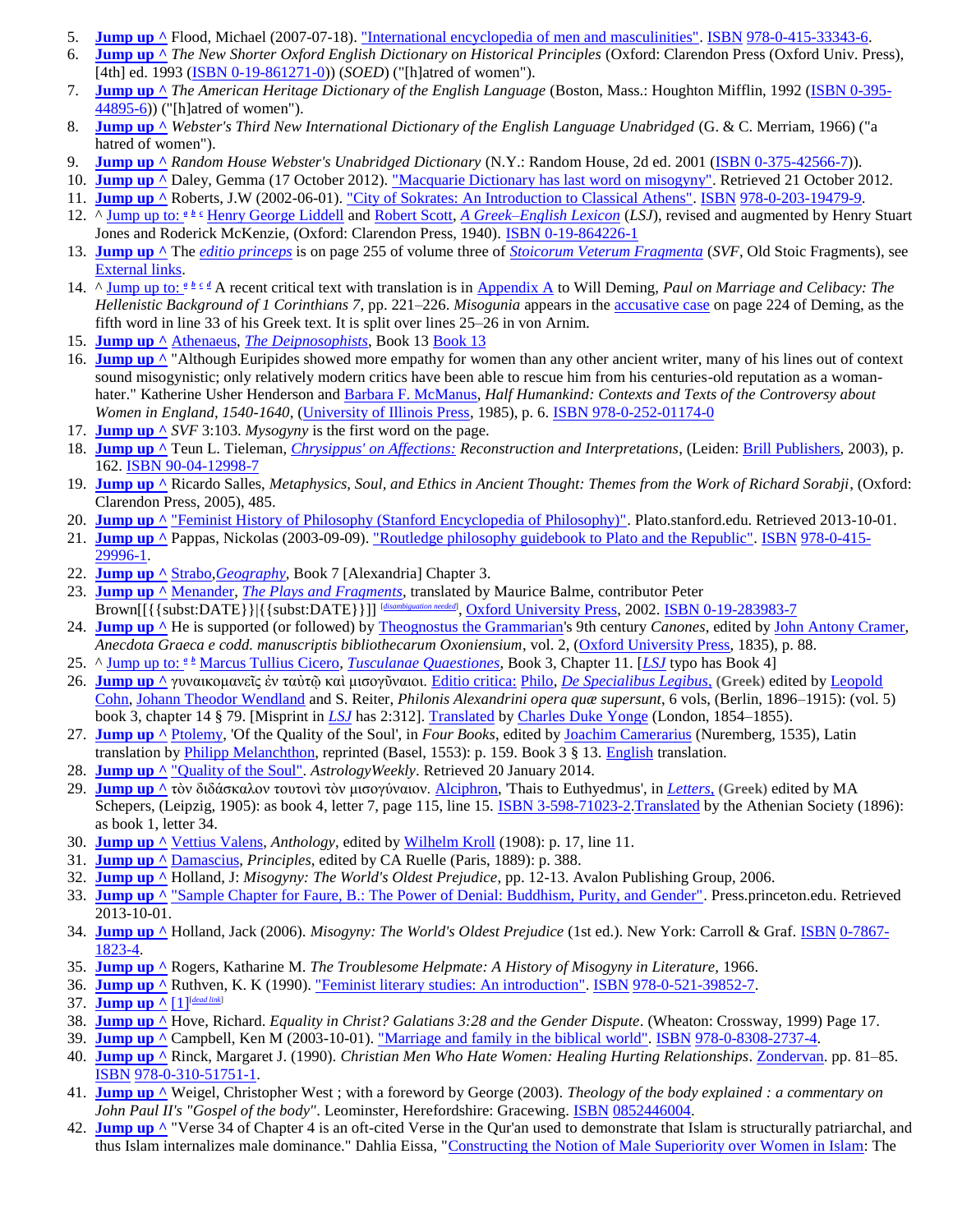influence of sex and gender stereotyping in the interpretation of the Qur'an and the implications for a modernist exegesis of rights", Occasional Paper 11 in *Occasional Papers* (Empowerment International, 1999).

- 43. **[Jump](http://en.wikipedia.org/wiki/Misogyny#cite_ref-43) up ^** Hashmi, Taj. *[Popular Islam and Misogyny: A Case Study of Bangladesh](http://www.mukto-mona.com/Articles/taj_hashmi/Popular_Islam_and_Misogyn1.pdf)*. Retrieved August 11, 2008.
- 44. **[Jump](http://en.wikipedia.org/wiki/Misogyny#cite_ref-issue_44-0) up ^** Nomani, Asra Q. (October 22, 2006). ["Clothes Aren't the Issue".](http://www.washingtonpost.com/wp-dyn/content/article/2006/10/20/AR2006102001261.html) Washington Post.
- 45. **[Jump](http://en.wikipedia.org/wiki/Misogyny#cite_ref-45) up ^** Julie A. Webber (2004). *Expanding curriculum theory: dis/positions and lines of flight*. Psychology Press. p. 87. [ISBN](http://en.wikipedia.org/wiki/International_Standard_Book_Number) [978-0-8058-4665-2.](http://en.wikipedia.org/wiki/Special:BookSources/978-0-8058-4665-2)
- 46. **[Jump](http://en.wikipedia.org/wiki/Misogyny#cite_ref-46) up ^** Scherstuhl, Alan (June 21, 2010)[. "The Church of Scientology does not want you to see L. Ron Hubbard's woman](http://blogs.villagevoice.com/runninscared/archives/2010/06/the_church_of_s.php)[hatin' book chapter".](http://blogs.villagevoice.com/runninscared/archives/2010/06/the_church_of_s.php) [The Village Voice.](http://en.wikipedia.org/wiki/The_Village_Voice)
- 47. **[Jump](http://en.wikipedia.org/wiki/Misogyny#cite_ref-47) up ^** ["Gender and Sexuality".](http://www.patheos.com/Library/Scientology/Ethics-Morality-Community/Gender-and-Sexuality.html) Patheos.com. 2012-07-26. Retrieved 2013-10-01.
- 48. **[Jump](http://en.wikipedia.org/wiki/Misogyny#cite_ref-48) up ^** Izenberg, Gerald N.; Sengoopta, Chandak (June 2001). "Review of Chandak Sengoopta's Otto Weininger: Sex, Science, and Self in Imperial Vienna". *The American Historical Review* (The American Historical Review, Vol. 106, No. 3) **106** (3): 1074–1075. [doi](http://en.wikipedia.org/wiki/Digital_object_identifier)[:10.2307/2692497.](http://dx.doi.org/10.2307%2F2692497) [JSTOR](http://en.wikipedia.org/wiki/JSTOR) [2692497.](http://www.jstor.org/stable/2692497)
- 49. **[Jump](http://en.wikipedia.org/wiki/Misogyny#cite_ref-49) up ^** Durant, Will (1983). *The Story of Philosophy*. New York, N.Y.: Simon and Schuster. p. 257. [ISBN](http://en.wikipedia.org/wiki/International_Standard_Book_Number) [067120159X.](http://en.wikipedia.org/wiki/Special:BookSources/067120159X)
- 50. **[Jump](http://en.wikipedia.org/wiki/Misogyny#cite_ref-50) up ^** Nietzsche, Friedrich (1886). *[Beyond Good and Evil](http://www.gutenberg.org/files/4363/4363-h/4363-h.htm)*. Germany. Retrieved 23 January 2014.
- 51. **[Jump](http://en.wikipedia.org/wiki/Misogyny#cite_ref-51) up ^** Burgard, Peter J. (May 1994). *Nietzsche and the Feminine*. Charlottesville, VA: University of Virginia Press. p. 11. [ISBN](http://en.wikipedia.org/wiki/International_Standard_Book_Number) [0-8139-1495-7.](http://en.wikipedia.org/wiki/Special:BookSources/0-8139-1495-7)
- 52. **[Jump](http://en.wikipedia.org/wiki/Misogyny#cite_ref-52) up ^** Nietzsche, Friedrich (1889). *[Twilight of the Idols](http://www.handprint.com/SC/NIE/GotDamer.html)*. Germany. [ISBN](http://en.wikipedia.org/wiki/International_Standard_Book_Number) [978-0140445145.](http://en.wikipedia.org/wiki/Special:BookSources/978-0140445145) Retrieved 23 January 2014.
- 53. **[Jump](http://en.wikipedia.org/wiki/Misogyny#cite_ref-Holub_53-0) up ^** Robert C. Holub, *Nietzsche and The Women's Question*. [Coursework for Berkley University](http://replay.waybackmachine.org/20060907092224/http:/www-learning.berkeley.edu/robertholub/teaching/syllabi/Lecture_Nietzsche_Women.pdf)
- 54. **[Jump](http://en.wikipedia.org/wiki/Misogyny#cite_ref-54) up ^** ["Feminist History of Philosophy"](http://plato.stanford.edu/entries/feminism-femhist/), Charlotte Witt, 2007, *[Stanford Encyclopedia of Philosophy](http://en.wikipedia.org/wiki/Stanford_Encyclopedia_of_Philosophy)*.
- 55. **[Jump](http://en.wikipedia.org/wiki/Misogyny#cite_ref-55) up ^** Gallagher, Shaun (1997). *[Hegel, history, and interpretation](http://books.google.com/books?id=OdlvNHnC6KMC&pg=PA235&dq=Hegel+misogyny+misogynistic#v=onepage&q&f=false)*. SUNY Press. p. 235. [ISBN](http://en.wikipedia.org/wiki/International_Standard_Book_Number) [978-0-7914-3381-2.](http://en.wikipedia.org/wiki/Special:BookSources/978-0-7914-3381-2)
- 56. [Jump](http://en.wikipedia.org/wiki/Misogyny#cite_ref-56) up ^ Alanen, Lilli; Witt, Charlotte (2004)[. "Feminist Reflections on the History of Philosophy".](http://books.google.com/?id=rJqm5iQcsqoC&pg=PA3&dq=Hegel+misogyny+misogynistic#v=onepage&q&f=false) [ISBN](http://en.wikipedia.org/wiki/International_Standard_Book_Number) [978-1-4020-2488-7.](http://en.wikipedia.org/wiki/Special:BookSources/978-1-4020-2488-7)
- 57. **[Jump](http://en.wikipedia.org/wiki/Misogyny#cite_ref-57) up ^** Wyman, Leah M.; Dionisopolous, George N. (2000). ["Transcending The Virgin/Whore Dichotomy: Telling Mina's](http://www.tandfonline.com/doi/abs/10.1080/07491409.2000.10162569#.U8QlTmdOXcs)  Story in *[Bram Stoker's Dracula](http://www.tandfonline.com/doi/abs/10.1080/07491409.2000.10162569#.U8QlTmdOXcs)*". *[Women's Studies in Communication](http://en.wikipedia.org/wiki/Women%27s_Studies_in_Communication)* (Taylor & Francis) **23** (2): 209–237. [doi:](http://en.wikipedia.org/wiki/Digital_object_identifier)[10.1080/07491409.2000.10162569.](http://dx.doi.org/10.1080%2F07491409.2000.10162569) Retrieved 13 July 2014.
- 58. **[Jump](http://en.wikipedia.org/wiki/Misogyny#cite_ref-58) up ^** Frye, Marilyn. *The Politics of Reality: Essays in Feminist Theory*. Trumansburg, NY: Crossing, 1983.
- 59. **[Jump](http://en.wikipedia.org/wiki/Misogyny#cite_ref-59) up ^** E.g., Kate Millet's *Sexual Politics*, adapted from her doctoral dissertation is normally cited as the originator of this viewpoint; though Katharine M Rogers had also published similar ideas previously.
- 60. **[Jump](http://en.wikipedia.org/wiki/Misogyny#cite_ref-60) up ^** Flood, Michael (2007-07-18). ["International encyclopedia of men and masculinities".](http://books.google.com/?id=EUON2SYps-QC&pg=PA442&dq=michael+flood+misandry#v=onepage&q=michael%20flood%20misandry&f=false) [ISBN](http://en.wikipedia.org/wiki/International_Standard_Book_Number) [978-0-415-33343-6.](http://en.wikipedia.org/wiki/Special:BookSources/978-0-415-33343-6)
- 61. **[Jump](http://en.wikipedia.org/wiki/Misogyny#cite_ref-61) up ^** Paglia, Camille (1991). *[Sexual Personae](http://en.wikipedia.org/wiki/Sexual_Personae)*, NY:Vintage, Chapter 1 and passim.

## **Bibliography**

- Boteach, Shmuley. *Hating Women: America's Hostile Campaign Against the Fairer Sex*. 2005.
- [Brownmiller, Susan.](http://en.wikipedia.org/wiki/Susan_Brownmiller) *Against Our Will: Men, Women, and Rape*. New York: [Simon and Schuster,](http://en.wikipedia.org/wiki/Simon_%26_Schuster) 1975.
- Clack, Beverley, comp. *Misogyny in the Western Philosophical Tradition: a reader*. Basingstoke: Macmillan, 1999.
- [Dijkstra, Bram.](http://en.wikipedia.org/wiki/Bram_Dijkstra) *Idols of Perversity: Fantasies of Feminine Evil*. New York: [Oxford University Press,](http://en.wikipedia.org/wiki/Oxford_University_Press) 1987.
- [Chodorow, Nancy.](http://en.wikipedia.org/wiki/Nancy_Chodorow) *The Reproduction of Mothering: Psychoanalysis and the Sociology of Gender*. Berkeley: [University of California, Berkeley,](http://en.wikipedia.org/wiki/University_of_California,_Berkeley) 1978.
- [Dworkin, Andrea.](http://en.wikipedia.org/wiki/Andrea_Dworkin) *Woman Hating*. New York: [E. P. Dutton,](http://en.wikipedia.org/wiki/E._P._Dutton) 1974.
- Ellmann, Mary. *Thinking About Women*. 1968.
- Ferguson, Frances and R. Howard Bloch. *Misogyny, Misandry, and Misanthropy*. Berkeley: University of California Press, 1989. [ISBN 978-0-520-06544-4](http://en.wikipedia.org/wiki/Special:BookSources/9780520065444)
- Forward, Susan, and Joan Torres. *Men Who Hate Women and the Women Who Love Them: When Loving Hurts and You Don't Know Why*. Bantam Books, 1986. [ISBN 0-553-28037-6](http://en.wikipedia.org/wiki/Special:BookSources/0553280376)
- Gilmore, David D. *Misogyny: the Male Malady*. 2001.
- [Griffin, Susan.](http://en.wikipedia.org/wiki/Susan_Griffin) . ...<sup>[*[clarification needed](http://en.wikipedia.org/wiki/Wikipedia:Please_clarify)*]</sup>
- Haskell, Molly. *From Reverence to Rape: The Treatment of Women in the Movies*. 1974. University of Chicago Press, 1987.
- Holland, Jack. *Misogyny: The World's Oldest Prejudice*. 2006.
- Kipnis, Laura. *The Female Thing: Dirt, Sex, Envy, Vulnerability*. 2006. [ISBN 0-375-42417-2](http://en.wikipedia.org/wiki/Special:BookSources/0375424172)
- [Klein, Melanie.](http://en.wikipedia.org/wiki/Melanie_Klein) *The Collected Writings of Melanie Klein*. 4 volumes. London: [Hogarth Press,](http://en.wikipedia.org/wiki/Hogarth_Press) 1975.
- [Marshall, Gordon.](http://en.wikipedia.org/wiki/Gordon_Marshall_(sociologist)) 'Misogyny'. In *Oxford Dictionary of Sociology*. [Oxford University Press,](http://en.wikipedia.org/wiki/Oxford_University_Press) 1998.
- Johnson, Allan G. 'Misogyny'. In *Blackwell Dictionary of Sociology: A User's Guide to Sociological Language*. Oxford: [Blackwell Publishing,](http://en.wikipedia.org/wiki/Blackwell_Publishing) 2000.
- [Millett, Kate.](http://en.wikipedia.org/wiki/Kate_Millett) *[Sexual Politics](http://en.wikipedia.org/wiki/Sexual_Politics)*. New York: [Doubleday,](http://en.wikipedia.org/wiki/Doubleday_(publisher)) 1970.
- Morgan, Fidelis. *A Misogynist's Source Book*.